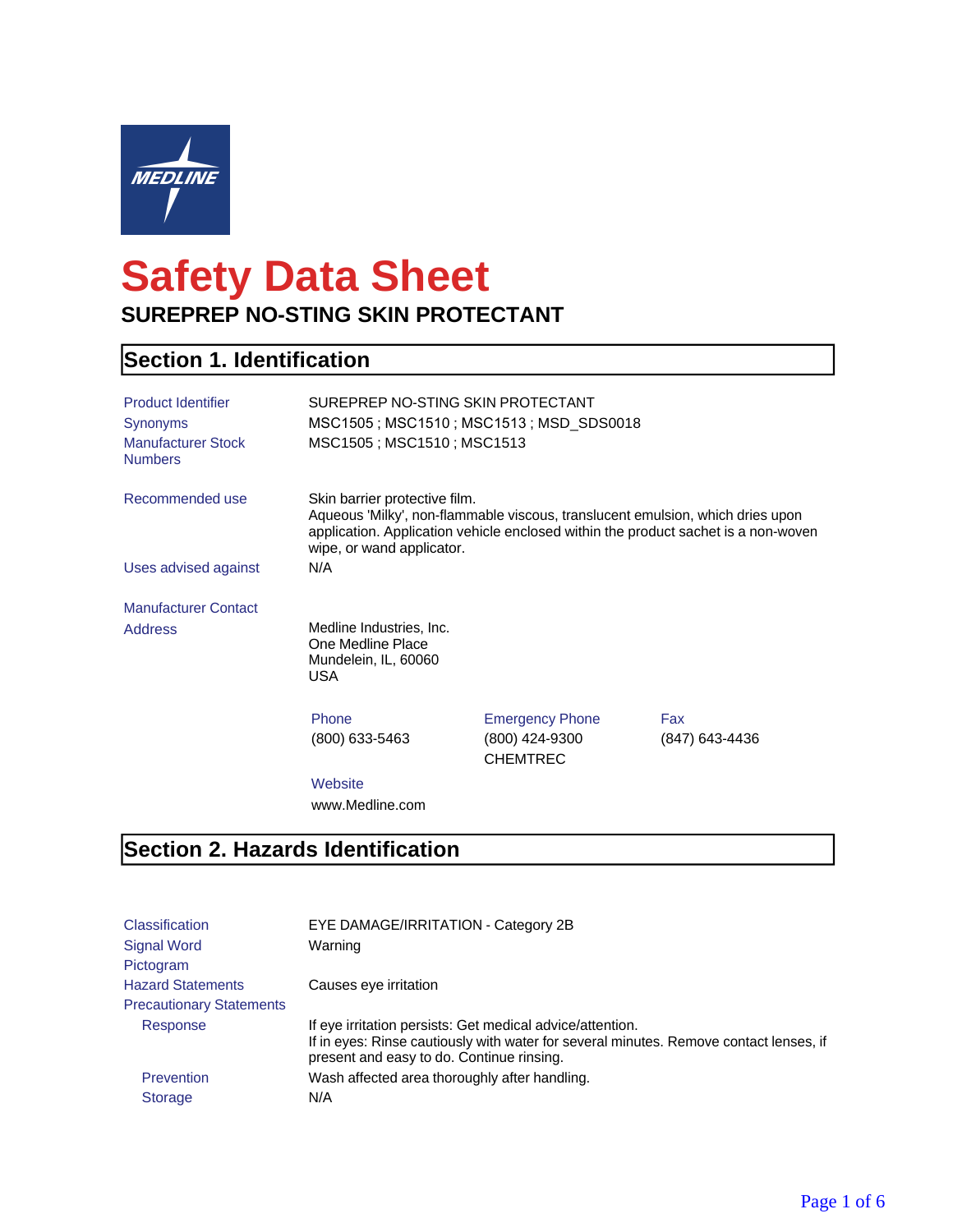| <b>Disposal</b>                     | N/A                          |
|-------------------------------------|------------------------------|
| Ingredients of unknown<br>toxicity  | $0\%$                        |
| Hazards not Otherwise<br>Classified |                              |
| Hazard Information:                 | No other hazards identified. |

### **Section 3. Ingredients**

| <b>CAS</b> | <b>Ingredient Name</b>                                                                      | Weight % |
|------------|---------------------------------------------------------------------------------------------|----------|
|            | 9009-54-5 Polyurethane Copolymer                                                            | 50 %     |
|            | 25133-97-5 2-Propenoic acid, 2-methyl-, polymer with ethyl 2-propenoate and methyl 2-methyl | 50%      |

**Occupational exposure limits, if available, are listed in Section 8.**

#### **Section 4. First-Aid Measures**

| <b>General Advice:</b> | Take proper precautions to ensure your own health and safety before attempting<br>rescue and providing first aid. Consult a physician. Show this safety data sheet to<br>the doctor in attendance. Move out of dangerous area.                                   |
|------------------------|------------------------------------------------------------------------------------------------------------------------------------------------------------------------------------------------------------------------------------------------------------------|
| Eye Contact:           | Flush eyes with large amounts of water for at least 15 minutes. Remove contact<br>lenses, if worn. If irritation persists, seek medical attention.                                                                                                               |
| <b>Skin Contact:</b>   | Wash with soap and water; if irritation occurs, seek medical attention.                                                                                                                                                                                          |
| Inhalation             | Remove exposed person to fresh air if adverse effects are observed. If breathing is<br>laboured, administer oxygen. If breathing has stopped, apply artificial respiration. If<br>irritation persists, or if toxic symptoms are observed, get medical attention. |
| Ingestion:             | If case of accidental ingestion, seek medical attention.                                                                                                                                                                                                         |
| Note to Physician:     | Treat symptomatically                                                                                                                                                                                                                                            |

#### **Section 5. Fire Fighting Measures**

Suitable Extinguishing Media Non-flammable. Unsuitable Extinguishing Media N.A. Unsuitable Extinguishing Media: N.A.

#### **Section 6. Accidental Release Measures**

Personal precautions, protective equipment and emergency procedures:

Use personal protection equipment recommended in Section 8.

Environmental Precautions: Prevent spills from entering storm sewers/drains or contact with soil. Spill/Leak Procedures: Pick up free liquid for disposal. Residual liquid can be absorbed on inert material. Wash spill with soap and water.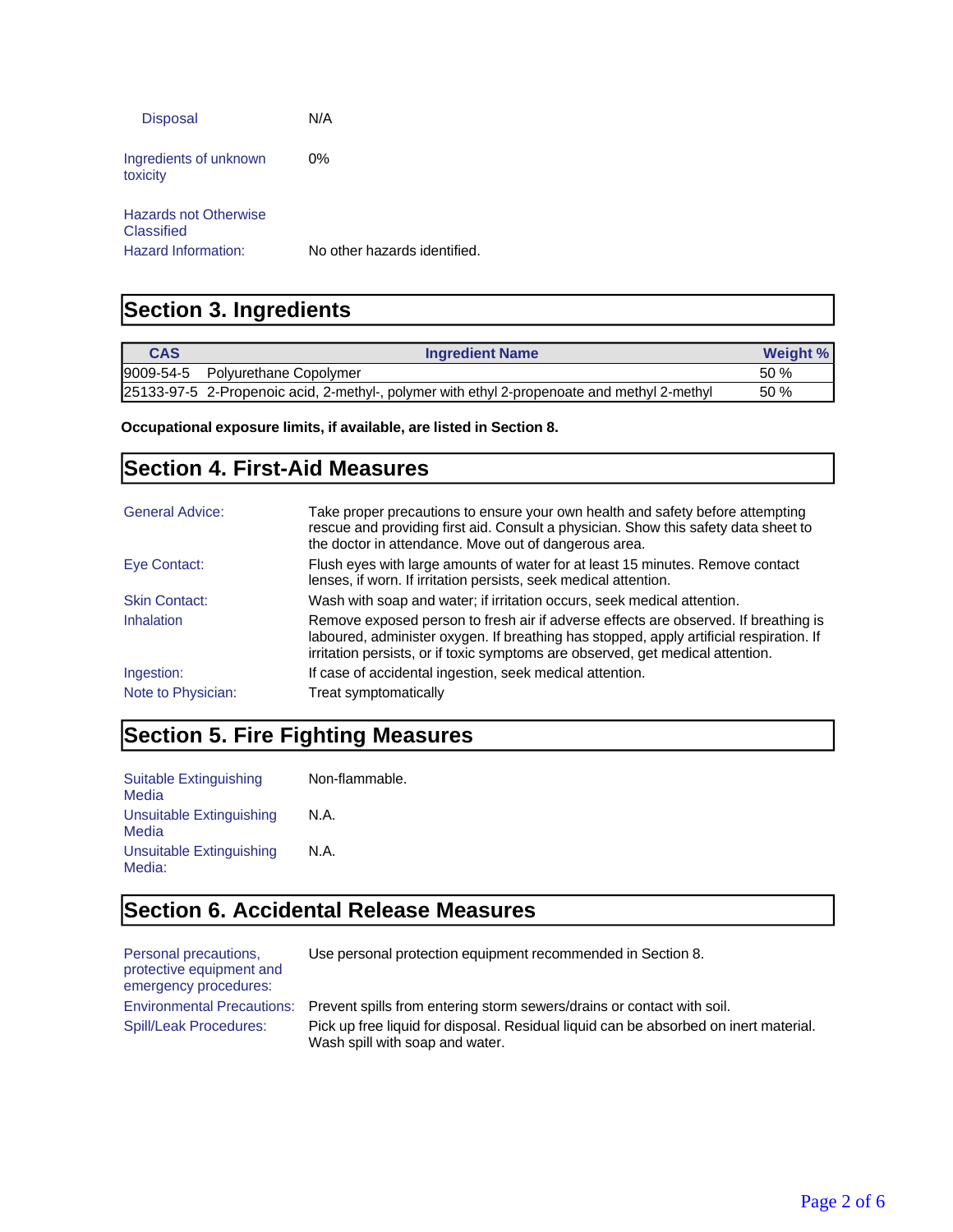## **Section 7. Handling and Storage**

| <b>Handling Procedure:</b> | Avoid eye contact. Avoid drinking, tasting, swallowing or ingesting this product.<br>Avoid breathing, dust, fume, gas, mist vapours or spray. Minimize contact with air to<br>reduce contamination with microorganisms. |
|----------------------------|-------------------------------------------------------------------------------------------------------------------------------------------------------------------------------------------------------------------------|
| Packaging materials:       | Product is packed in foil sachets, packed in product shelf boxes (carton), packed<br>within cardboard shipper case.                                                                                                     |
| Storage:                   | Store in a cool dry place (15° to 25° C recommended). Avoid direct sunlight.                                                                                                                                            |

## **Section 8. Exposure Controls/Personal Protection**

| <b>Occupational Exposure</b><br>Limits  | Ingredient Name                                                                      | ACGIH<br>TLV | <b>OSHA</b><br><b>PEL</b> | <b>STEL</b> |
|-----------------------------------------|--------------------------------------------------------------------------------------|--------------|---------------------------|-------------|
|                                         | Polyurethane Copolymer                                                               | N/A          | N/A                       | N/A         |
|                                         | 2-Propenoic acid, 2-methyl-, polymer with ethyl 2-<br>propenoate and methyl 2-methyl | N/A          | N/A                       | N/A         |
| <b>Personal Protective</b><br>Equipment | Goggles, Gloves                                                                      |              |                           |             |
| <b>Respiratory Protection:</b>          | None required under normal use conditions. Use material in well-ventilated area.     |              |                           |             |
| <b>Hand Protection:</b>                 | Wear gloves to prevent build up on hands.                                            |              |                           |             |
| Eye Protection:                         | Wear safety goggles to prevent accidental eye splashes.                              |              |                           |             |
| <b>Skin and Body Protection:</b>        | None required under normal use conditions.                                           |              |                           |             |
| <b>Hygiene Measures:</b>                | None required under normal conditions of use.                                        |              |                           |             |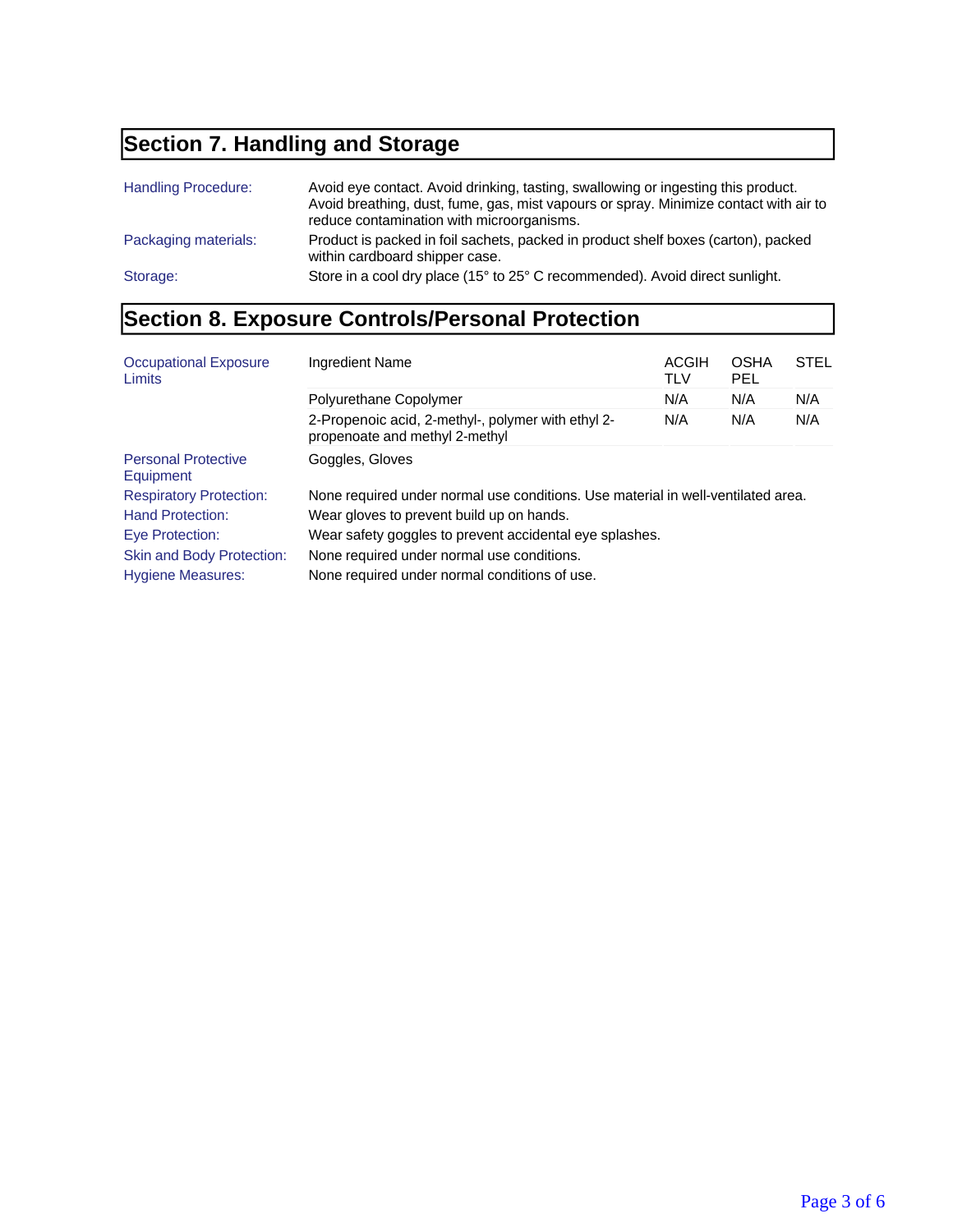## **Section 9. Physical and Chemical Properties**

| <b>Physical State</b>                 | N.D.         |
|---------------------------------------|--------------|
| Color                                 | N.D.         |
| Odor                                  | N.D.         |
| <b>Odor Threshold</b>                 | N.D.         |
| <b>Solubility</b>                     | Soluble      |
| Partition coefficient Water/n-octanol | N.D.         |
| VOC%                                  | N/A          |
| <b>Viscosity</b>                      | N.D.         |
| <b>Specific Gravity</b>               | 1.05         |
| <b>Density lbs/Gal</b>                | N/A          |
| Pounds per Cubic Foot                 | N/A          |
| <b>Flash Point</b>                    | Not          |
|                                       | applicable   |
| <b>FP Method</b>                      | N.A          |
| Ph                                    | N.D.         |
| <b>Melting Point</b>                  | N.D.         |
| <b>Boiling Point</b>                  | >89°C, >193° |
|                                       | F            |
| <b>Boiling Range</b>                  | N.D.         |
| LEL                                   | N/A          |
| UEL                                   | N/A          |
| <b>Evaporation Rate</b>               | N.D.         |
| Flammability                          | N.D.         |
| <b>Decomposition Temperature</b>      | N.D.         |
| <b>Auto-ignition Temperature</b>      | N.D.         |
| <b>Vapor Pressure</b>                 | N.D.         |
| <b>Vapor Density</b>                  | N.D.         |

Explosive Properties: Material does not have explosive properties. The above data are typical values and do not constitute a specification.

#### **Section 10. Stability and Reactivity**

| Stability:<br>Incompatibility (Materials to Strong oxidizing agents.<br>Avoid): | Material is normally stable at moderately elevated temperatures and pressures.                                                                                                                                 |
|---------------------------------------------------------------------------------|----------------------------------------------------------------------------------------------------------------------------------------------------------------------------------------------------------------|
| <b>Hazardous Decomposition</b><br>or Byproducts:                                | Thermal decomposition and combustion are not expected to occur except under<br>extreme conditions. Irritating and toxic substances may be emitted upon<br>combustion, burning, or decomposition of dry solids. |

## **Section 11. Toxicological Information**

The product has been evaluated in the following Biocompatibility studies: -Cytotoxicity -Sensitisation -Irritation or intracutaneous reactivity

These studies demonstrate that the device is safe for the indications specified in the product labelling.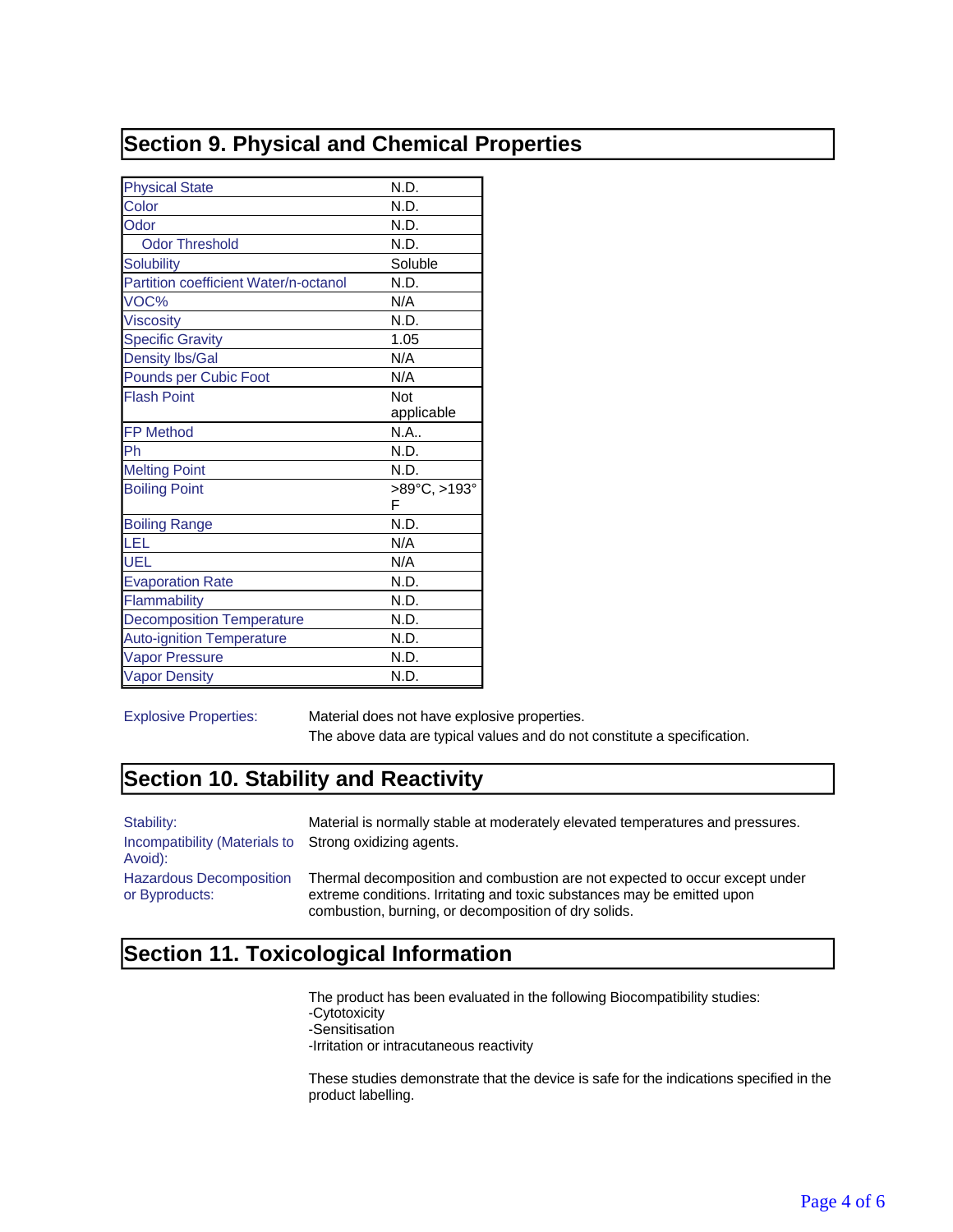## **Section 12. Ecological Information**

Adequate data not available to estimate the biodegradation potential of this material.

#### **Section 13. Disposal**

Dispose according to local, regional, national, and international regulations. Do not dispose in landfill. Dispose of packaging in accordance with local, regional, national, and international regulations.

### **Section 14. Transport Information**

| <b>UN Number</b>               | N/A           |
|--------------------------------|---------------|
| <b>UN Proper Shipping Name</b> | Not Regulated |
| <b>DOT Classification</b>      | Not Regulated |
| <b>Packing Group</b>           | Not Regulated |

#### **Section 15. Regulatory Information**

| SARA 311/312:                                     | N.A. |
|---------------------------------------------------|------|
| SARA 302:                                         | N.A. |
| <b>SARA 313:</b>                                  | N.A. |
| TSCA:                                             | N.A. |
| <b>CERCLA Hazardous</b><br><b>Substance List:</b> | N.A. |
| Clean Air Act (CAA) Section N.A.<br>112, 112 (r): |      |
| <b>State Regulations:</b>                         | N.A. |